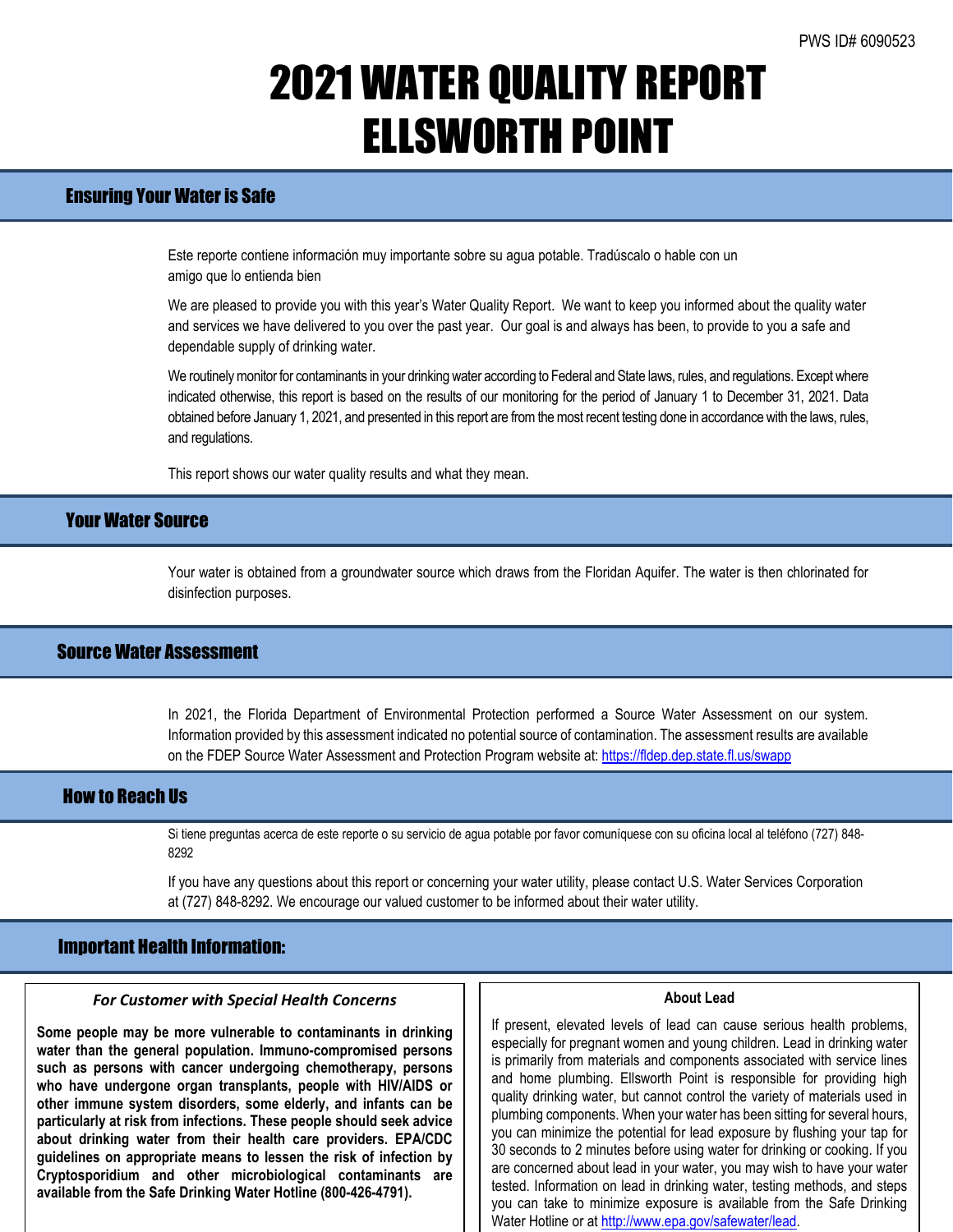## 2021 WATER QUALITY REPORT ELLSWORTH POINT

## About Your Drinking Water

### **ADDITIONAL HEALTH INFORMATION**

The sources of drinking water (both tap water and bottled water) include rivers, lakes, streams, ponds, reservoirs, springs, and wells. As water travels over the surface of the land or through the ground, it dissolves naturally occurring minerals and, in some cases, radioactive material, and can pick up substances resulting from the presence of animals or from human activity. Contaminants that may be present in source water include:

**(A) Microbial contaminants**, such as viruses and bacteria, which may come from sewage treatment plants, septic systems, agricultural livestock operations, and wildlife.

**(B) Inorganic contaminants**, such as salts and metals, which can be naturally occurring or result from urban stormwater runoff, industrial or domestic wastewater discharges, oil and gas production, mining, or farming.

**(C) Pesticides and herbicides**, which may come from a variety of sources such as agriculture, urban stormwater runoff, and residential uses.

**(D) Organic chemical contaminants**, including synthetic and volatile organic chemicals, which are by-products of industrial processes and petroleum production, and can also come from gas stations, urban stormwater runoff, and septic systems.

**(E) Radioactive contaminants**, which can be naturally occurring or be the result of oil and gas production and mining activities.

In order to ensure that tap water is safe to drink, the EPA prescribes regulations which limit the amount of certain contaminants in water provided by public water systems. The Food and Drug Administration (FDA) regulations establish limits for contaminants in bottled water which must provide the same protection for public health.

Drinking water, including bottled water, may reasonably be expected to contain at least small amounts of some contaminants. The presence of contaminants does not necessarily indicate that the water poses a health risk. More information about contaminants and potential health effects can be obtained by calling the **Environmental Protection Agency's Safe Drinking Water Hotline at 1-800-426-4791**.

### **HOW TO READ THE TABLE**

In the table accompanying this report you may find unfamiliar terms and abbreviations. The following definitions are provided to assist you with understanding the report.

#### **Important Definitions:**

- **Maximum Contaminant Level or MCL:** The highest level of a contaminant that is allowed in drinking water. MCLs are set as close to the MCLGs as feasible using the best available treatment technology.
- **Maximum Contaminant Level Goal or MCLG:** The level of a contaminant in drinking water bellow which there is no known or expected risk to health. MCLGs allow for a margin of safety.
- Action Level or AL: The concentration of a contaminant which, if exceeded, triggers treatment or other requirements that a water system must follow.
- **Maximum Residual Disinfectant Level or MRDL:** The highest level of a disinfectant allowed in drinking water. There is convincing evidence that addition of a disinfectant is necessary for control of microbial contaminants.
- **Maximum Residual Disinfectant Level Goal or MRDLG:** The level of a drinking water disinfectant below which there is no known or expected risk to health. MRDLGs do not reflect the benefits of the use of disinfectants to control microbial contaminants.
- **ND:** Means not detected and indicates that the substance was not found by laboratory analysis.
- **Parts per Billion (ppb) or Micrograms per Liter (μg/l):** One part by weight of analyte to 1 billion parts by weight of the water sample.
- **Parts per Million (ppm) or Milligrams per Liter (mg/l):** One part by weight of analyte to 1 million parts by weight of the water sample.
- **Picocurie per Liter (pCi/L):** Measure of the radioactivity in water.